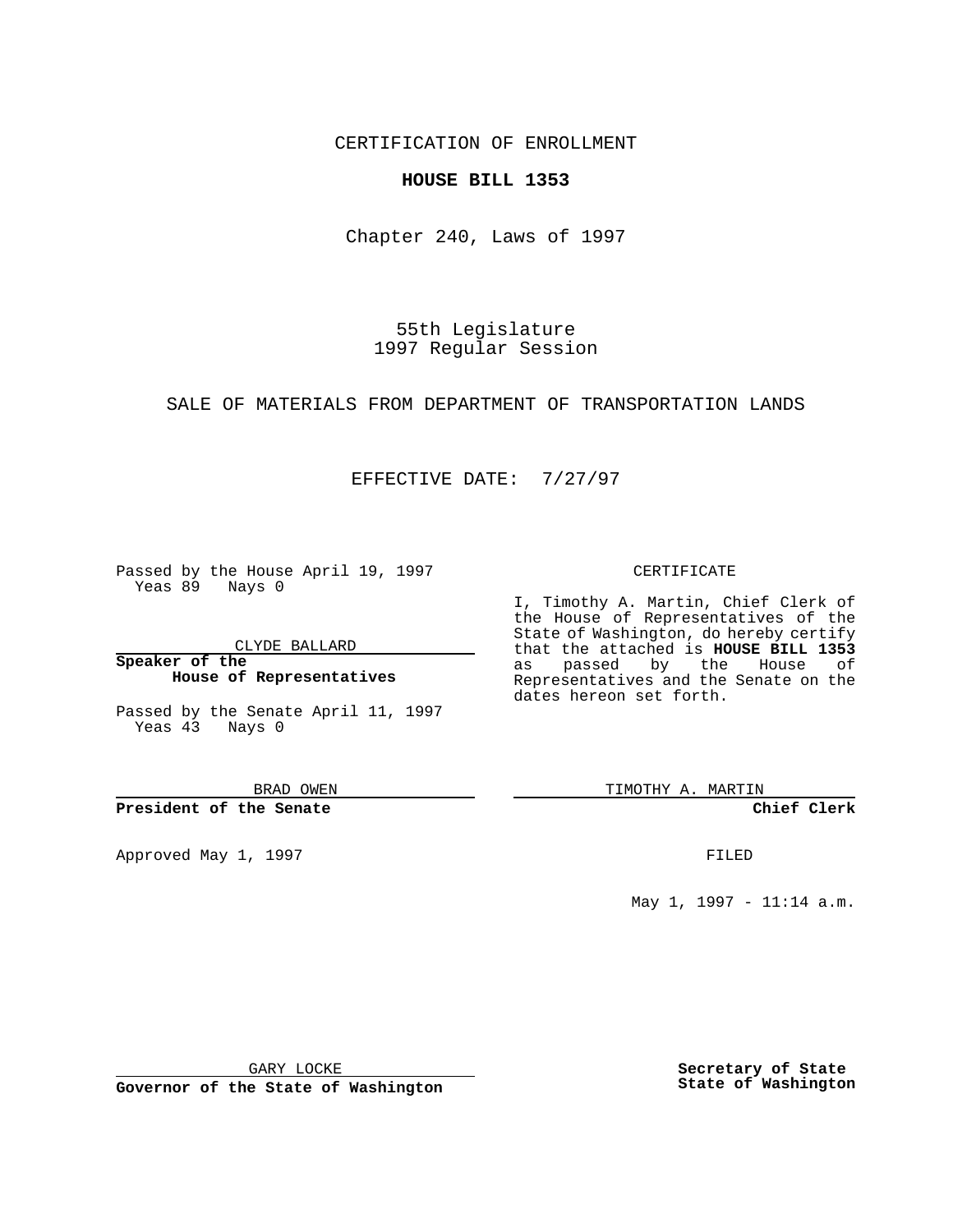# **HOUSE BILL 1353** \_\_\_\_\_\_\_\_\_\_\_\_\_\_\_\_\_\_\_\_\_\_\_\_\_\_\_\_\_\_\_\_\_\_\_\_\_\_\_\_\_\_\_\_\_\_\_

\_\_\_\_\_\_\_\_\_\_\_\_\_\_\_\_\_\_\_\_\_\_\_\_\_\_\_\_\_\_\_\_\_\_\_\_\_\_\_\_\_\_\_\_\_\_\_

Passed Legislature - 1997 Regular Session

AS AMENDED BY THE SENATE

**State of Washington 55th Legislature 1997 Regular Session**

**By** Representatives Buck, Fisher, K. Schmidt, Mitchell and Wensman; by request of Department of Transportation

Read first time 01/23/97. Referred to Committee on Transportation Policy & Budget.

1 AN ACT Relating to sale of materials from department of 2 transportation lands; and amending RCW 47.12.140.

3 BE IT ENACTED BY THE LEGISLATURE OF THE STATE OF WASHINGTON:

4 **Sec. 1.** RCW 47.12.140 and 1981 c 260 s 12 are each amended to read 5 as follows:

6 ( $($ ( $\{$ +) Except as otherwise provided in subsection  $(2)$  of this 7 section,)) Whenever the department ((shall have)) has acquired any 8 lands for ((highway)) transportation purposes, except state granted 9 lands, upon which are located any structures, timber, or other thing of 10 value attached to the land( $(\frac{1}{2}$  which)) that the department ( $(\frac{\text{shall}}{\text{shall}})$ ) 11 deems it best to sever from the land and sell as personal property, the 12 same may be ((sold)) disposed of by one of the following means:

13 (1) The department may sell the personal property at public auction 14 after due notice ((thereof shall have)) has been given in accordance 15 with general ((regulations)) rules adopted by the secretary. The 16 department may set minimum prices that will be accepted for any item 17 offered for sale at public auction as ((herein)) provided in this 18 section and may prescribe terms or conditions of sale ((and, in the 19 event that any)). If an item ((shall be)) is offered for sale at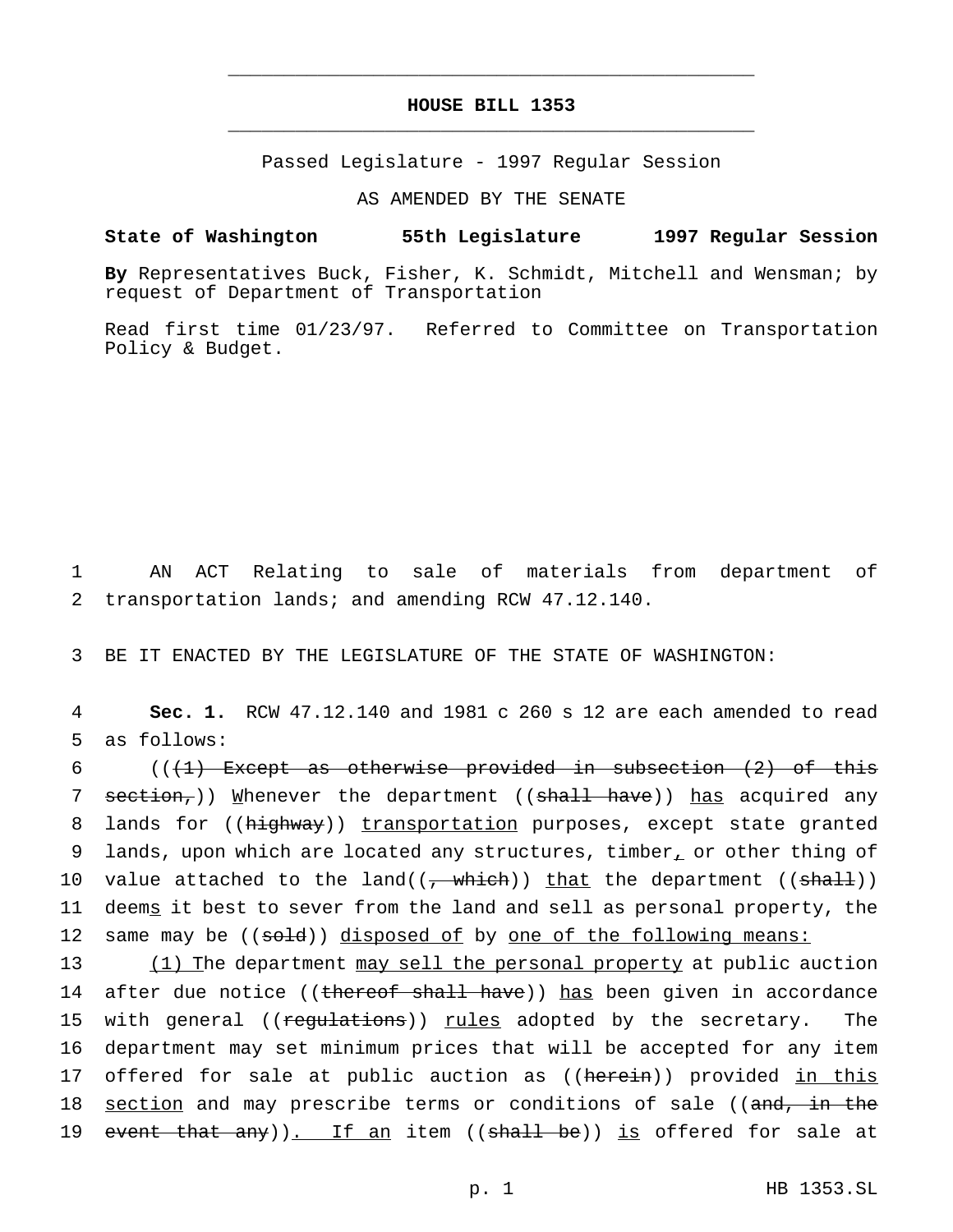1 ((such)) the auction and ((for which)) no satisfactory bids ((shall 2 be)) are received or  $((for which))$  the amount bid  $((shall be))$  is less 3 than the minimum set by the department, ((it shall be lawful for)) the 4 department (( $\pm$ o)) may sell (( $\text{such}$ ))  $\pm$ he item at private sale for the 5 best price ((which)) that it deems obtainable, but ( $(a\pm)$ ) not less than 6 the highest price bid at the public auction. The proceeds of all sales 7 under this section ((shall)) must be placed in the motor vehicle fund.

8 (2) The department may issue permits to residents of this state to 9 remove specified quantities of standing or downed trees and shrubs, 10 rock, sand, gravel, or soils ((which)) that have no market value in 11 place and ((which)) that the department desires to be removed from 12 state-owned lands ((which)) that are under the jurisdiction of the 13 department. An applicant for ((such)) a permit must certify that the 14 materials so removed are to be used by ((himself)) the applicant and 15 that they will not be disposed of to any other person. Removal of 16 materials ((pursuant to)) under the permit ((shall)) must be in 17 accordance with ((such regulations as)) rules adopted by the department 18 ((shall prescribe)). The fee for a permit ((shall be)) is two dollars 19 and fifty cents<sub>1</sub> which (( $shall$ )) <u>fee must</u> be deposited in the motor 20 vehicle fund. The department may adopt ((regulations)) rules providing 21 for special access to limited access facilities for the purpose of 22 removal of materials ((pursuant to)) under permits authorized in this 23 section.

24 (3) The department may sell timber or logs to an abutting landowner 25 for cash at full appraised value, but only after each other abutting 26 owner (if any), as shown in the records of the county assessor, is 27 notified in writing of the proposed sale. If more than one abutting 28 owner requests in writing the right to purchase the timber within 29 fifteen days after receiving notice of the proposed sale, the timber 30 must be sold in accordance with subsection (1) of this section.

31 (4) The department may sell timber or logs having an appraised 32 value of one thousand dollars or less directly to interested parties 33 for cash at the full appraised value without notice or advertising. If 34 the timber is attached to state-owned land, the department shall issue 35 a permit to the purchaser of the timber to allow for the removal of the 36 materials from state land. The permit fee is two dollars and fifty 37 cents.